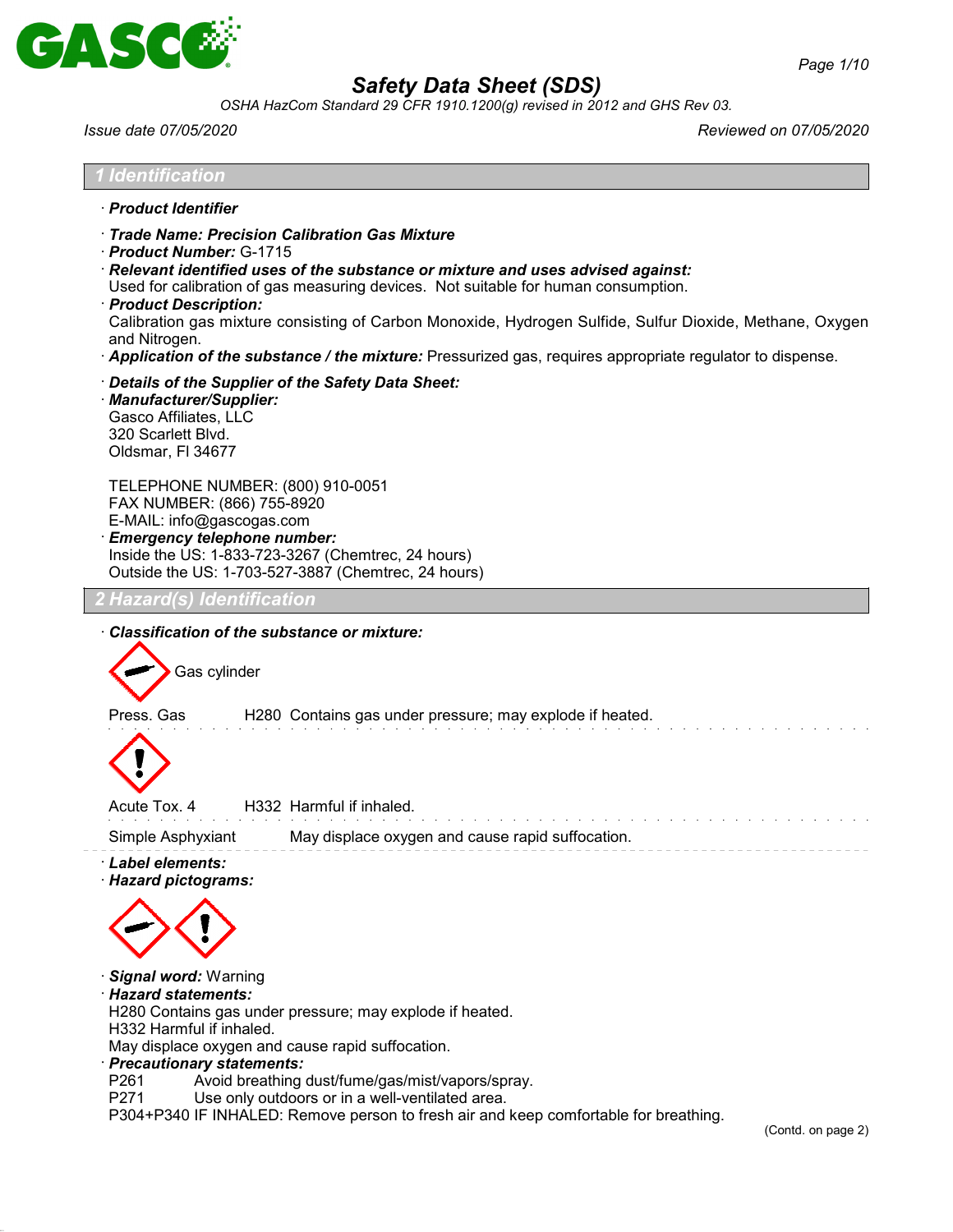*OSHA HazCom Standard 29 CFR 1910.1200(g) revised in 2012 and GHS Rev 03.*

## *Trade Name: Precision Calibration Gas Mixture*

P312 Call a poison center/doctor if you feel unwell.

P410+P403 Protect from sunlight. Store in a well-ventilated place.

· *Unknown acute toxicity:*

100 % of the mixture consists of component(s) of unknown toxicity.

- · *Classification system:*
- · *NFPA ratings (scale 0 4)*

2 0  $\overline{0}$ Health  $= 2$ Fire  $= 0$ Reactivity =  $0$ 

· *HMIS-ratings (scale 0 - 4)*

**HEALTH**  FIRE  $R$ **REACTIVITY**  $\boxed{0}$  Physical Hazard = 0  $\boxed{2}$  $\boxed{0}$ Health  $= 2$  $Fire = 0$ 

· *Hazard(s) not otherwise classified (HNOC):* None known

# *3 Composition/Information on Ingredients*

## · *Chemical characterization: Mixtures*

· *Description:* Mixture of substances listed below with non-hazardous additions.

| · Dangerous Components: |                                                                                         |                     |
|-------------------------|-----------------------------------------------------------------------------------------|---------------------|
| CAS: 630-08-0           | Carbon Monoxide                                                                         | $0.005 - 0.01\%$    |
| RTECS: FG 3500000       |                                                                                         |                     |
| CAS: 7783-06-4          | Hydrogen Sulfide                                                                        | $0.001 - 0.0025%$   |
|                         | ♦ Flam. Gas 1, H220; ♦ Press. Gas, H280; ♦ Acute Tox. 2,<br>H330; Aquatic Acute 1, H400 |                     |
| CAS: 7446-09-5          | <b>Sulfur Dioxide</b>                                                                   | $0.0002 - 0.0035\%$ |
|                         | ◇ Press. Gas, H280; → Acute Tox. 3, H331; → Skin Corr. 1B,<br>H314                      |                     |
| CAS: 74-82-8            | Methane                                                                                 | $0.1 - 3.0\%$       |
| RTECS: PA 1490000       | Elam. Gas 1, H220;  b Press. Gas, H280; Simple Asphyxiant                               |                     |
| CAS: 7782-44-7          | Oxygen                                                                                  | $12 - 20.9%$        |
|                         | $\circledast$ Oxid. Gas 1, H270; $\diamondsuit$ Press. Gas, H280                        |                     |
| CAS: 7727-37-9          | Nitrogen                                                                                | 76.084 - 87.8938%   |
| RTECS: QW 9700000       | ◆ Press. Gas, H280; Simple Asphyxiant                                                   |                     |
| 4 First-Aid Measures    |                                                                                         |                     |

## · *Description of first aid measures*

· *After inhalation:*

Supply fresh air. If required, provide artificial respiration. Consult doctor if symptoms persist.

In case of unconsciousness place patient stably in the side position for transportation.

## · *After skin contact:*

Generally, the product does not irritate the skin.

In cases of contact with liquified material, frostbite may occur. Immerse frostbite in cool-warm water and seek medical attention.

Wash with soap and water.

If skin irritation occurs, consult a doctor.

### *Issue date 07/05/2020 Reviewed on 07/05/2020*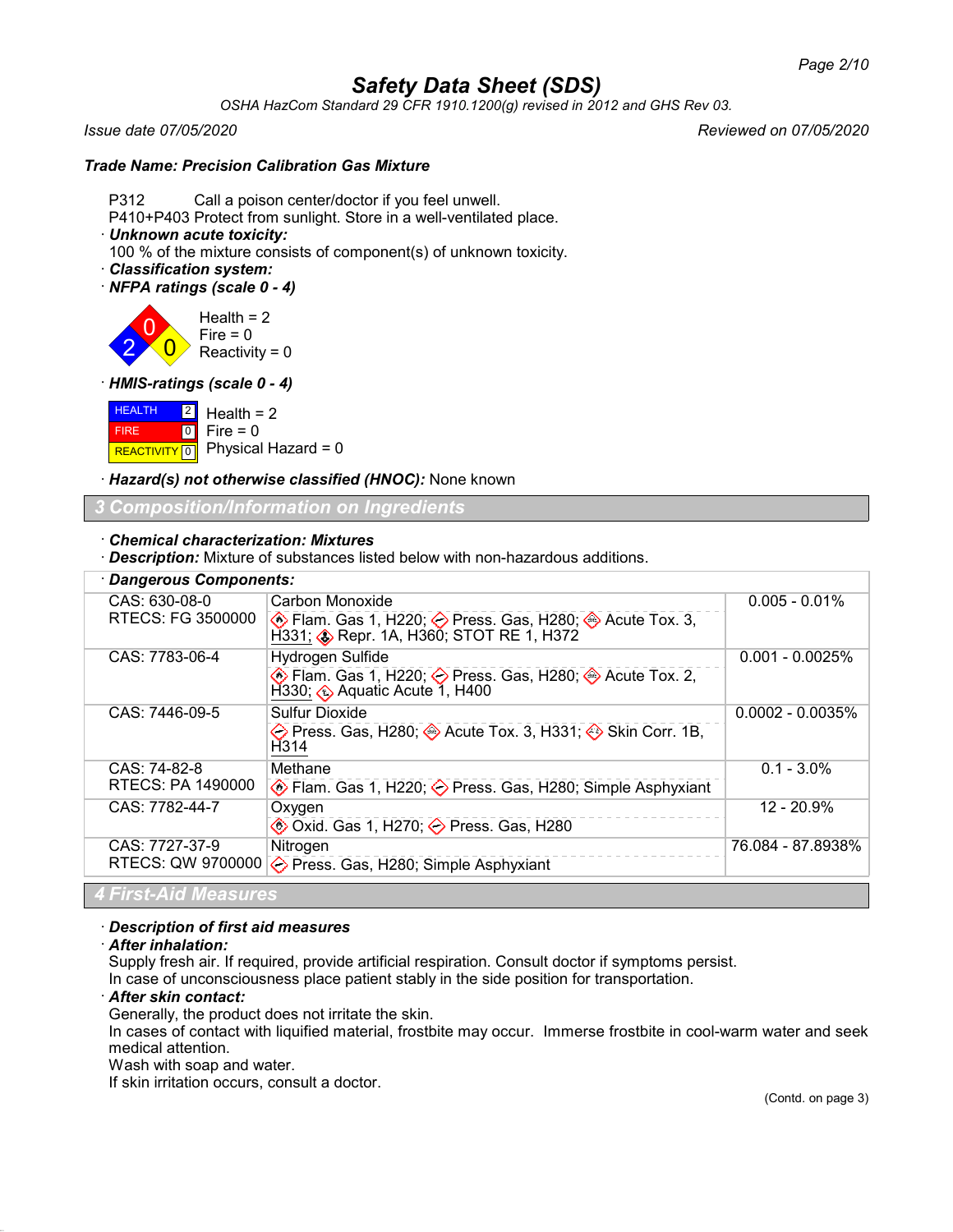*OSHA HazCom Standard 29 CFR 1910.1200(g) revised in 2012 and GHS Rev 03.*

*Issue date 07/05/2020 Reviewed on 07/05/2020*

## *Trade Name: Precision Calibration Gas Mixture*

### · *After eye contact:*

Not anticipated under normal use.

Rinse opened eye for several minutes under running water. If symptoms persist, consult a doctor.

· *After swallowing:*

Not a normal route of entry.

If swallowed and symptoms occur, consult a doctor.

- · *Information for doctor*
- · *Most important symptoms and effects, both acute and delayed:* No further relevant information available.
- · *Indication of any immediate medical attention and special treatment needed:*

No further relevant information available.

*5 Fire-Fighting Measures*

- · *Extinguishing media*
- · *Suitable extinguishing agents:* Use water spray to cool fire-exposed containers.
- · *For safety reasons unsuitable extinguishing agents:* No further relevant information.
- · *Special hazards arising from the substance or mixture:*
- Closed containers may explode when exposed to extreme heat.

If incinerated, product will release the following toxic fumes: Oxides of Carbon, Nitrogen (NOx) and Sulfur.

### · *Advice for firefighters*

This gas mixture is not flammable; however, container, when involved in fire, may rupture or burst in the heat of the fire. Firefighters should be aware of the presence of Hydrogen Sulfide in the gas mixture, which can cause significant health effects.

### · *Special protective equipment for firefighters:*

As in any fire, wear self-contained breathing apparatus pressure-demand (NIOSH approved or equivalent) and full protective gear to prevent contact with skin and eyes.

#### *6 Accidental Release Measures*

## · *Personal precautions, protective equipment and emergency procedures:*

In a confined area, NIOSH approved respiratory protection may be required.

Treat any fumes as toxic.

Ensure adequate ventilation.

Keep people at a distance and stay upwind.

- **Environmental precautions:** Inform authorities in case of gas release.
- · *Methods and material for containment and cleaning up:*
- Ensure adequate ventilation.
- Dispose of the collected material according to regulations.
- · *Reference to other sections:*

See Section 7 for information on safe handling.

See Section 8 for information on personal protection equipment.

See Section 13 for disposal information.

# \* *7 Handling and Storage*

## · *Handling*

## · *Precautions for safe handling:*

Ensure good ventilation/exhaustion at the workplace.

Open and handle receptacle with care.

Be aware of any signs of dizziness or fatigue; exposures to fatal concentrations of this gas mixture could occur without any significant warning symptoms due to the potential for oxygen deficiency (simpl asphyxiation). Do not attempt to adjust, repair or in any other way modify the cylinders containing this gas mixture. If there is a malfunction or another type of operational problem, contact nearest distributor.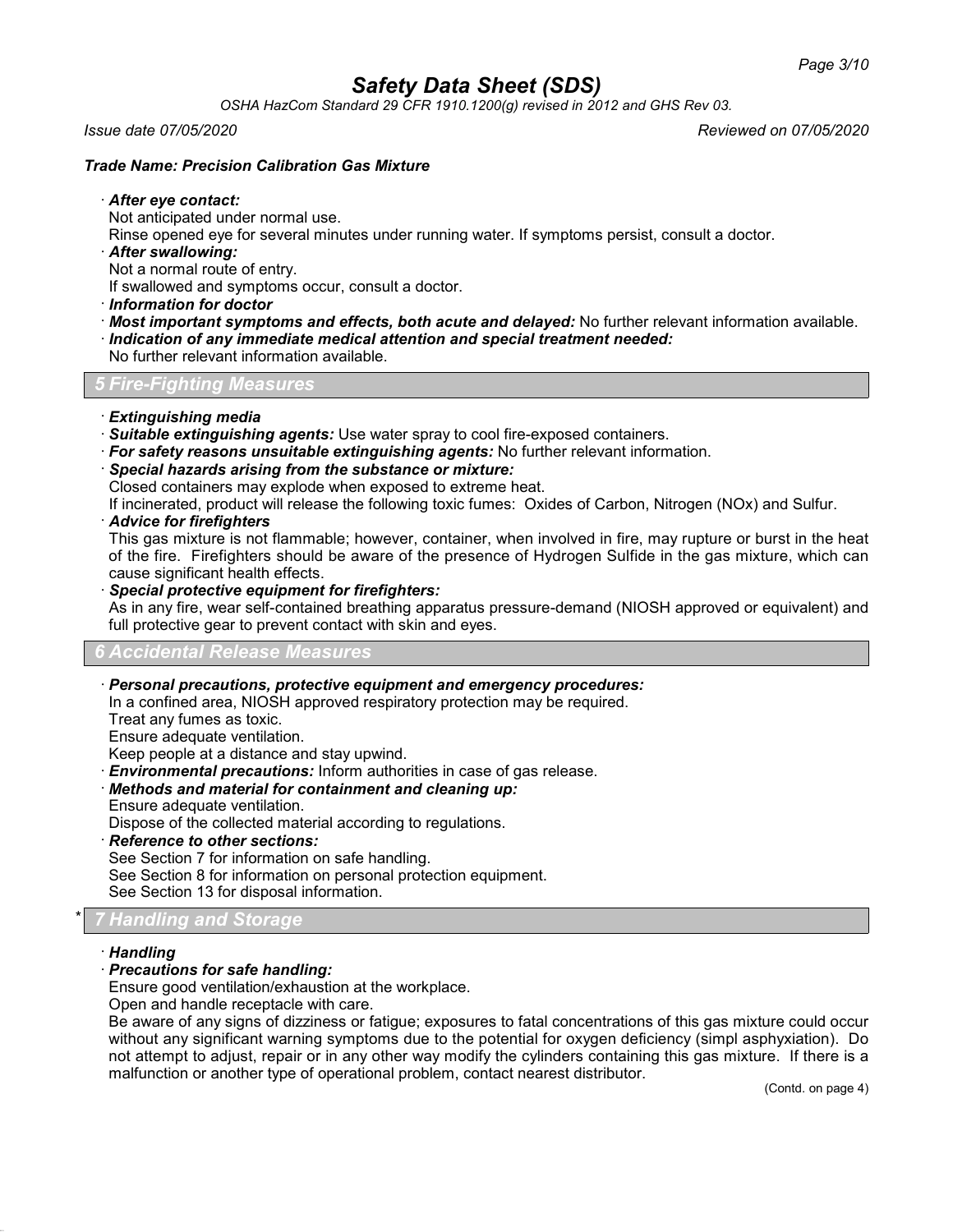*OSHA HazCom Standard 29 CFR 1910.1200(g) revised in 2012 and GHS Rev 03.*

*Issue date 07/05/2020 Reviewed on 07/05/2020*

## *Trade Name: Precision Calibration Gas Mixture*

### · *Information about protection against explosions and fires:*

Pressurized container: protect from sunlight and do not expose to temperatures exceeding 50°C, i.e. electric lights. Do not pierce or burn, even after use.

Keep protective respiratory device available.

Do not cut, grind or weld on container that contains or contained product.

Do not spray on a naked flame or any incandescent material.

### · *Conditions for safe storage, including any incompatibilities*

Store away from strong oxidizing agents, strong bases, phosphorous, organic materials, powdered metals and Zinc.

· *Storage*

## · *Requirements to be met by storerooms and receptacles:*

Store in a cool location.

Cylinders should be firmly secured to prevent falling or being knocked over. Cylinders must be protected from the environment, and preferably kept at room temperature. Cylinders should be stored in dry, well-ventilated areas, away from sources of heat, ignition, and direct sunlight. Protect cylinders against against physical damage. Full and empty cylinders should be segregated. Use a "first-in, first-out" inventory system to prevent full containers from being stored for long periods of time.

· *Information about storage in one common storage facility:* Not required.

### · *Further information about storage conditions:*

Keep receptacle tightly sealed.

Store in cool, dry conditions in well sealed receptacles.

Specific end use(s): No further relevant information available.

*8 Exposure Controls/Personal Protection*

· *Additional information about design of technical systems:* No further data; see section 7.

### · *Control parameters:*

All ventilation should be designed in accordance with OSHA standard (29 CFR 1910.94). Use mechanical (general) ventilation for storage areas. Use appropriate ventilation as required to keep Exposure Limits in Air below TLV & PEL limits.

## · *Components with occupational exposure limits:*

The following constituents are the only constituents of the product which have a PEL, TLV or other recommended exposure limit.

At this time, the remaining constituents have no known exposure limits.

|            | 7727-37-9 Nitrogen                                                                                     |
|------------|--------------------------------------------------------------------------------------------------------|
|            | TLV withdrawn TLV, see App. F; simple asphyxiant                                                       |
|            | 74-82-8 Methane                                                                                        |
|            | TLV $ $ refer to Appendix F, 1000ppm                                                                   |
|            | 630-08-0 Carbon Monoxide                                                                               |
|            | PEL   Long-term value: 55 mg/m <sup>3</sup> , 50 ppm                                                   |
| REL I      | Long-term value: 40 mg/m <sup>3</sup> , 35 ppm<br>Ceiling limit value: 229 mg/m <sup>3</sup> , 200 ppm |
|            | TLV Long-term value: $29 \text{ mg/m}^3$ , $25 \text{ ppm}$<br>BEI                                     |
|            | 7783-06-4 Hydrogen Sulfide                                                                             |
| <b>PEL</b> | Ceiling limit value: 20; 50* ppm<br>*10-min peak; once per 8-hr shift                                  |
| REL I      | Ceiling limit value: $15*$ mg/m <sup>3</sup> , $10*$ ppm<br>$*$ 10-min                                 |
|            | $(Control \text{ on } \text{name } 5)$                                                                 |

(Contd. on page 5)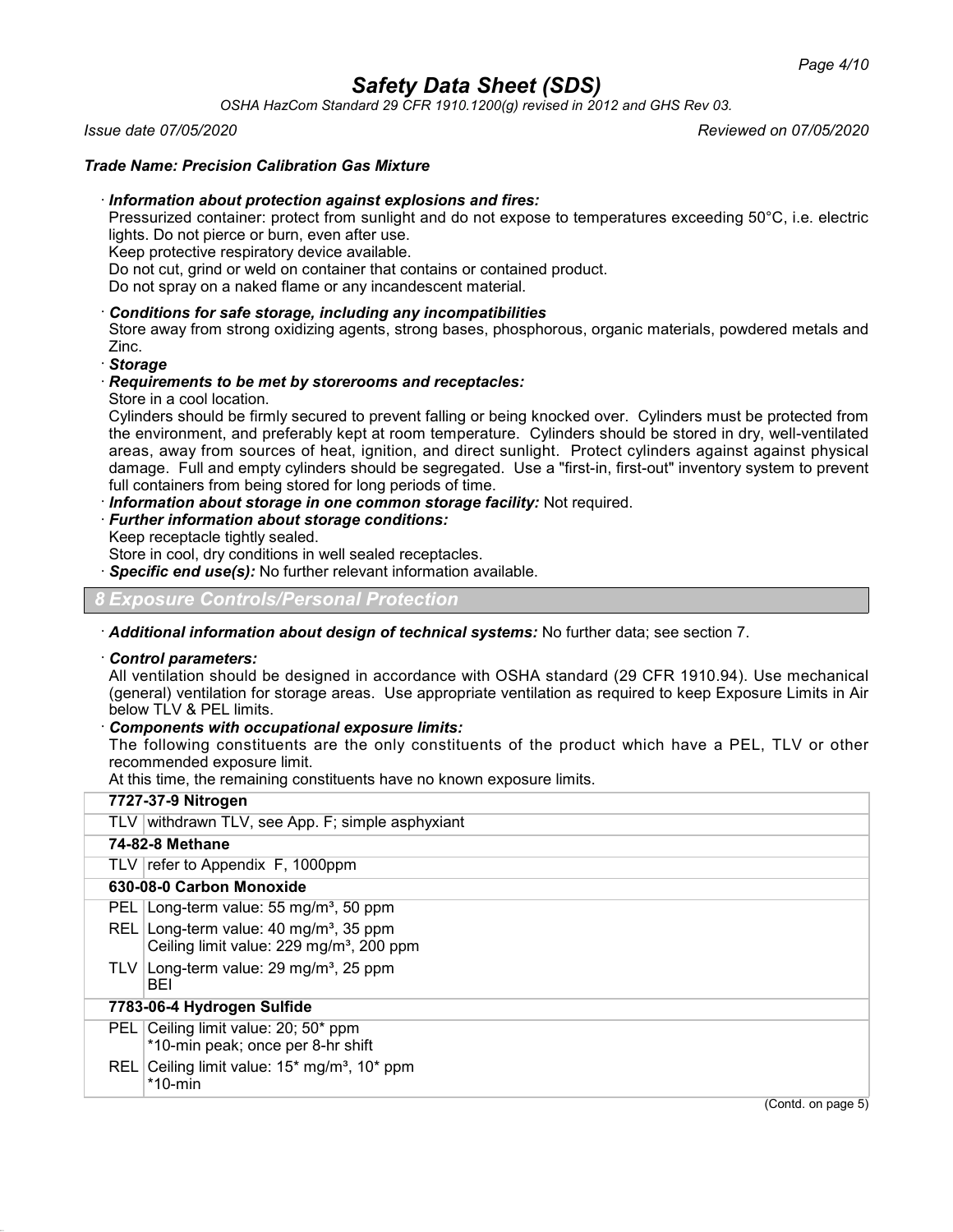*OSHA HazCom Standard 29 CFR 1910.1200(g) revised in 2012 and GHS Rev 03.*

*Issue date 07/05/2020 Reviewed on 07/05/2020*

## *Trade Name: Precision Calibration Gas Mixture*

| TLV Short-term value: 7 mg/m <sup>3</sup> , 5 ppm<br>Long-term value: 1.4 mg/m <sup>3</sup> , 1 ppm   |
|-------------------------------------------------------------------------------------------------------|
| 7446-09-5 Sulfur Dioxide                                                                              |
| PEL   Long-term value: 13 mg/m <sup>3</sup> , 5 ppm                                                   |
| REL Short-term value: 13 mg/m <sup>3</sup> , 5 ppm<br>Long-term value: 5 mg/m <sup>3</sup> , 2 ppm    |
| TLV Short-term value: $0.65$ mg/m <sup>3</sup> , 0.25 ppm                                             |
| Additional information: The lists that were valid during the creation of this SDS were used as basis. |
|                                                                                                       |

## · *Exposure controls:*

· *Personal protective equipment*

· *General protective and hygienic measures:*

Keep away from foodstuffs, beverages and feed.

Immediately remove all soiled and contaminated clothing and wash before reuse.

Wash hands before breaks and at the end of work.

Store protective clothing separately.

# · *Breathing equipment:*



NIOSH/OSHA approved breathing apparatus.

- · *Protection of hands:* Not required.
- · *Material of gloves:* Not applicable.
- · *Penetration time of glove material:* Not applicable.
- · *Eye protection:* Not necessary under normal conditions.

# *9 Physical and Chemical Properties*

- · *Information on basic physical and chemical properties*
- · *General Information*

| · Appearance:                       |                               |
|-------------------------------------|-------------------------------|
| Form:                               | Gaseous                       |
| Color:                              | Clear, colorless              |
| · Odor:                             | Mild                          |
| · Odor threshold:                   | Not determined.               |
| · pH-value:                         | Not available                 |
| <b>Change in condition</b>          |                               |
| <b>Melting point/Melting range:</b> | Not determined.               |
| <b>Boiling point/Boiling range:</b> | Not determined.               |
| · Flash point:                      | None                          |
| · Flammability (solid, gaseous):    | Not determined.               |
| · Decomposition temperature:        | Not determined.               |
| · Auto igniting:                    | Product is not self-igniting. |
| $\cdot$ Danger of explosion:        | Not determined.               |
| $\cdot$ Explosion limits:           |                               |
| Lower:                              | Not determined.               |
| <b>Upper:</b>                       | Not determined.               |
|                                     |                               |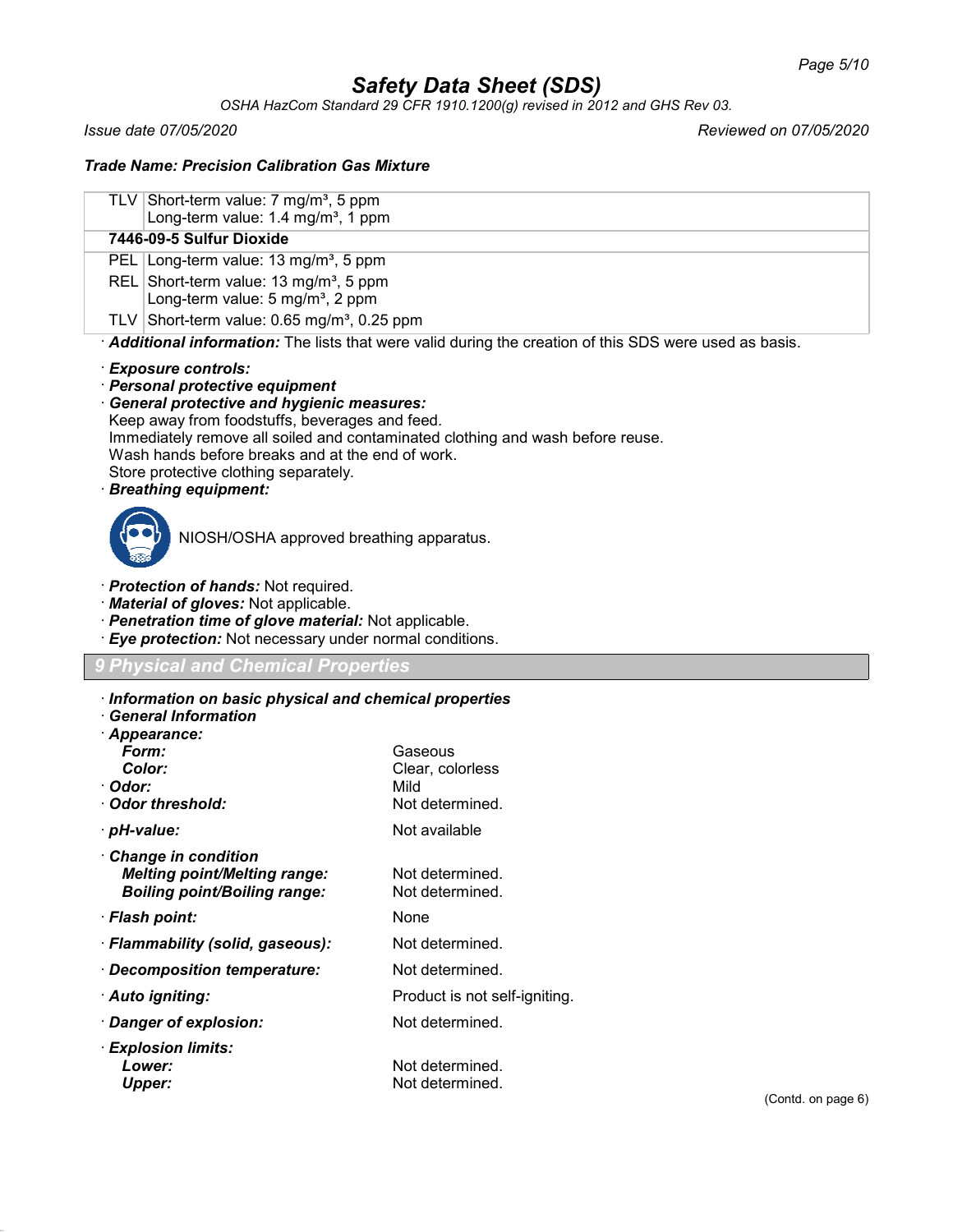*OSHA HazCom Standard 29 CFR 1910.1200(g) revised in 2012 and GHS Rev 03.*

*Issue date 07/05/2020 Reviewed on 07/05/2020*

## *Trade Name: Precision Calibration Gas Mixture*

| · Vapor pressure:                                          | Not determined.                            |
|------------------------------------------------------------|--------------------------------------------|
| · Density:                                                 |                                            |
| <b>Relative density:</b>                                   | Not determined.                            |
| Vapor density:                                             | Not determined.                            |
| <b>Evaporation rate:</b>                                   | Not applicable.                            |
| · Solubility in / Miscibility with:                        |                                            |
| Water:                                                     | Not miscible or difficult to mix.          |
| · Partition coefficient (n-octanol/water): Not determined. |                                            |
| · Viscosity:                                               |                                            |
| Dynamic:                                                   | Not determined.                            |
| Kinematic:                                                 | Not determined.                            |
| · Solvent content:                                         |                                            |
| <b>Organic solvents:</b>                                   | $0.0\%$                                    |
| Other information:                                         | No further relevant information available. |

## *Stability and Reactivity*

- · *Reactivity:* Stable under normal conditions.
- · *Chemical stability:* Stable under normal conditions.
- · *Thermal decomposition / conditions to be avoided:* No decomposition if used according to specifications.
- · *Possibility of hazardous reactions:* No dangerous reactions known.
- · *Conditions to avoid:* No further relevant information available.

· *Incompatible materials:*

Strong oxidizing agents, strong bases, phosphorous, organic materials, powdered metals and Zinc, · *Hazardous decomposition products:* Oxides of Carbon, Nitrogen (NOx) and Sulfur.

## *11 Toxicological Information*

## · *Information on toxicological effects:*

· *Acute toxicity:*

|                        | 630-08-0 Carbon Monoxide   |                                       |
|------------------------|----------------------------|---------------------------------------|
|                        | Inhalative $LC50/4$ h      | 7520 mg/l (Rat)                       |
|                        | 7783-06-4 Hydrogen Sulfide |                                       |
| Inhalative $ LC50/4$ h |                            | 634 mg/l (Mouse)                      |
|                        |                            | 444 mg/l (Rat)                        |
|                        |                            | LC50/96 hours 0.016 mg/l (Pimephales) |
| 74-82-8 Methane        |                            |                                       |
| Inhalative $ LC50/4$ h |                            | 217 mg/l (Mouse)                      |
|                        | 7446-09-5 Sulfur Dioxide   |                                       |
| Inhalative $ LC50/4$ h |                            | 5040 mg/l (Rat)                       |
|                        | .                          |                                       |

# · *Primary irritant effect:*

- · *On the skin:* No irritating effect.
- · *On the eye:* No irritating effect.

# · *Additional toxicological information:*

The product shows the following dangers according to internally approved calculation methods for preparations: **Harmful**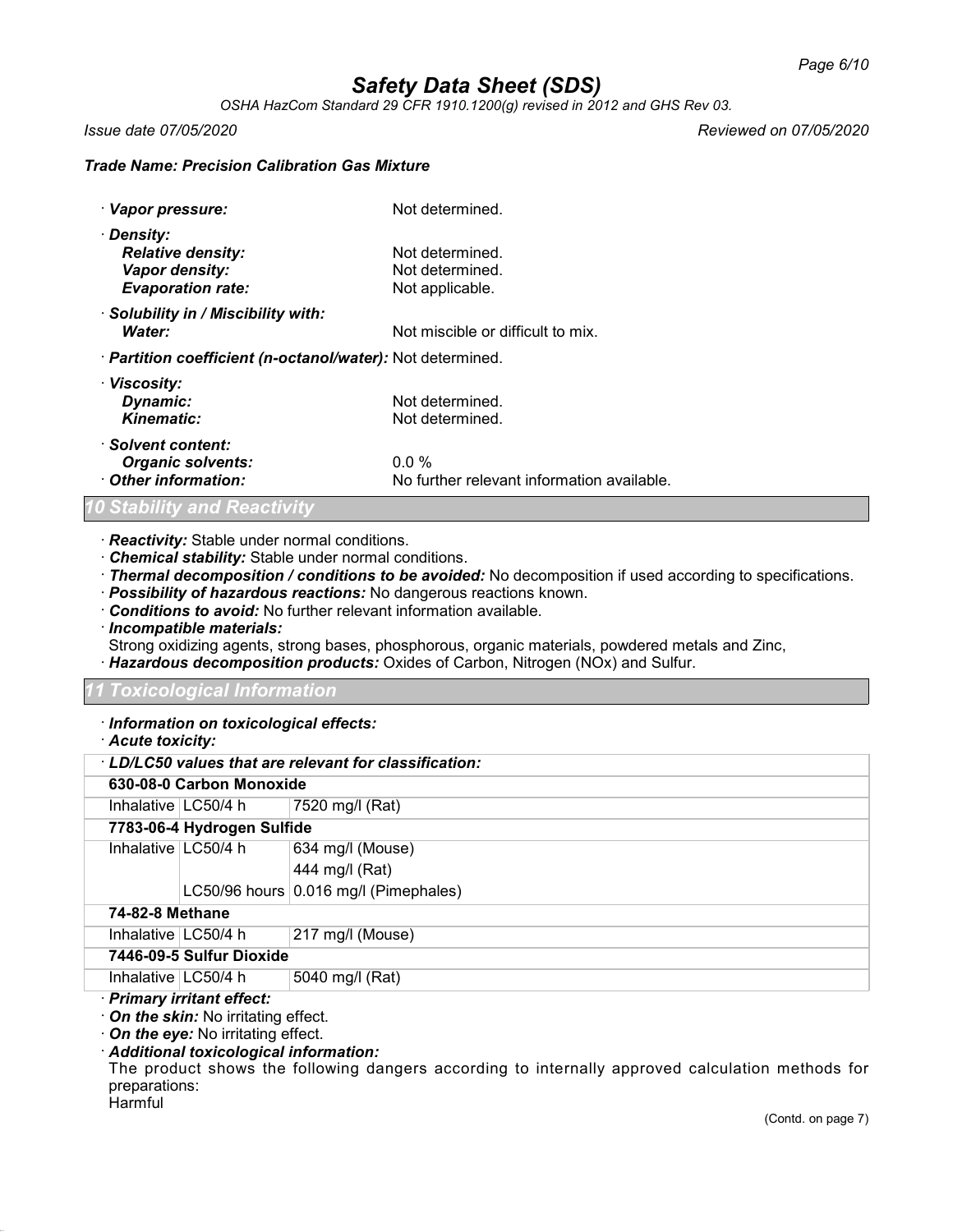*OSHA HazCom Standard 29 CFR 1910.1200(g) revised in 2012 and GHS Rev 03.*

*Issue date 07/05/2020 Reviewed on 07/05/2020*

## *Trade Name: Precision Calibration Gas Mixture*

### · *Carcinogenic categories:*

- · *IARC (International Agency for Research on Cancer):*
- Group 1 Carcinogenic to humans
- Group 2A Probably carcinogenic to humans
- Group 2B Possibly carcinogenic to humans
- Group 3 Not classifiable as to its carcinogenicity to humans
- Group 4 Probably not carcinogenic to humans
- 7446-09-5 Sulfur Dioxide 3

### · *NTP (National Toxicology Program):*

None of the ingredients are listed.

### · *OSHA-Ca (Occupational Safety & Health Administration):*

None of the ingredients are listed.

*12 Ecological Information*

- · *Toxicity:* The hazards for the aquatic environment are unknown.
- · *Aquatic toxicity:* No further relevant information available.
- · *Persistence and degradability:* No further relevant information available.
- · *Behavior in environmental systems:*
- · *Bioaccumulative potential:* No further relevant information available.
- · *Mobility in soil:* No further relevant information available.
- · *Additional ecological information:*
- · *General notes:* Generally not hazardous for water.
- · *Results of PBT and vPvB assessment:*
- · *PBT:* Not applicable.
- · *vPvB:* Not applicable.
- · *Other adverse effects:* No further relevant information available.

## *13 Disposal Considerations*

- · *Waste treatment methods*
- · *Recommendation:*

Release all residual gas pressure in a well ventilated area. Verify cylinder is completely empty (0 PSIG). Remove or cover any hazard labels. Return empty cylinder for recycling.

NOTE: Check with the local waste authority before placing any gas cylinder into waste container for pickup. GASCO encourages the consumer to return all cylinders.

· *Waste disposal key:* The U.S. EPA has not published waste numbers for this product's components.

· *Uncleaned packaging*

· *Recommendation:* Return cylinder and unused product to supplier.

## *14 Transport Information*

- · *UN-Number:*
- · *DOT, ADR/ADN, IMDG, IATA* UN1956
- · *UN proper shipping name:*
- 
- 
- 

· *DOT* Compressed gas, n.o.s. · *ADR/ADN* UN1956 COMPRESSED GAS, N.O.S. · *IMDG, IATA* COMPRESSED GAS, N.O.S.

(Contd. on page 8)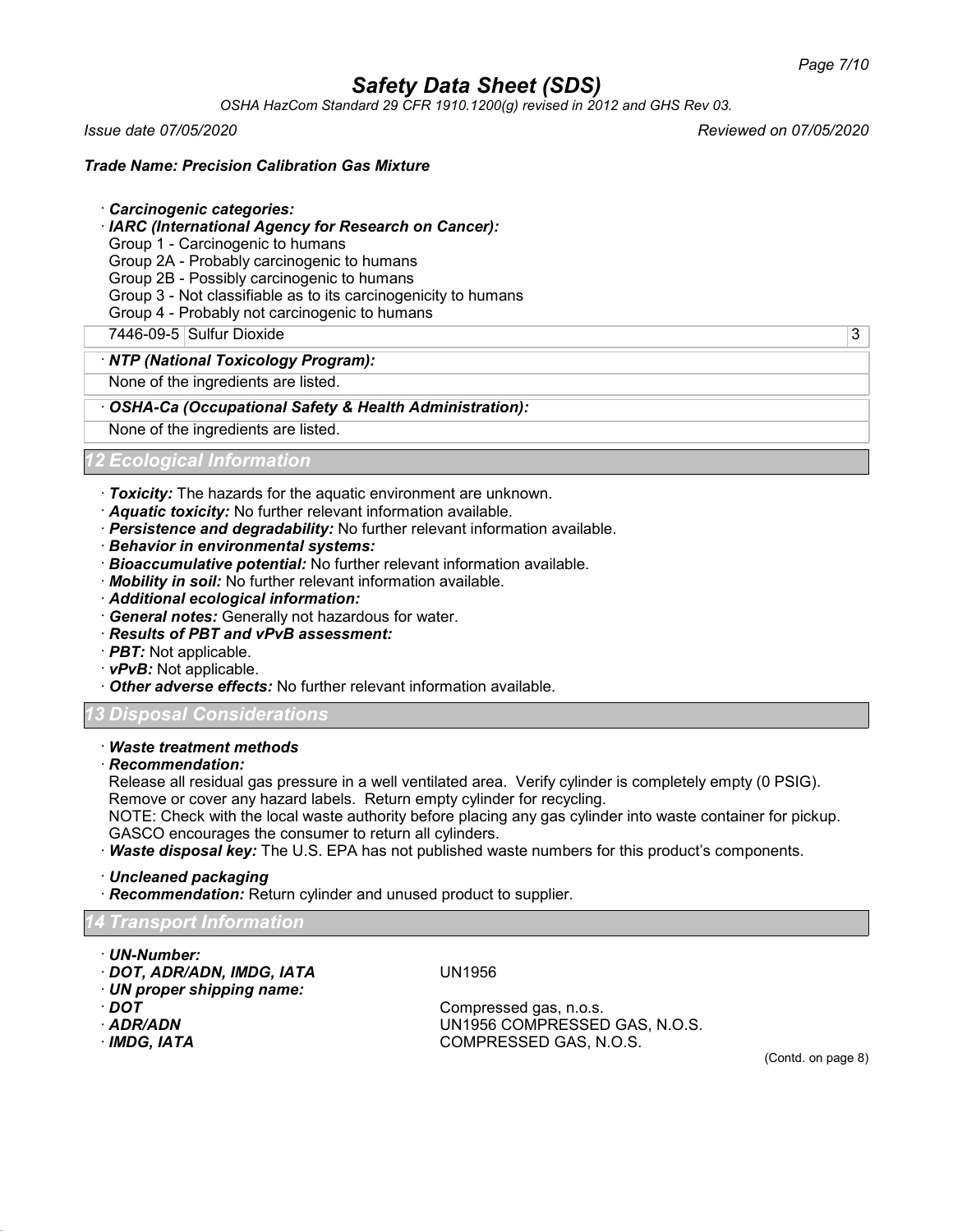*OSHA HazCom Standard 29 CFR 1910.1200(g) revised in 2012 and GHS Rev 03.*

*Issue date 07/05/2020 Reviewed on 07/05/2020*

## *Trade Name: Precision Calibration Gas Mixture*

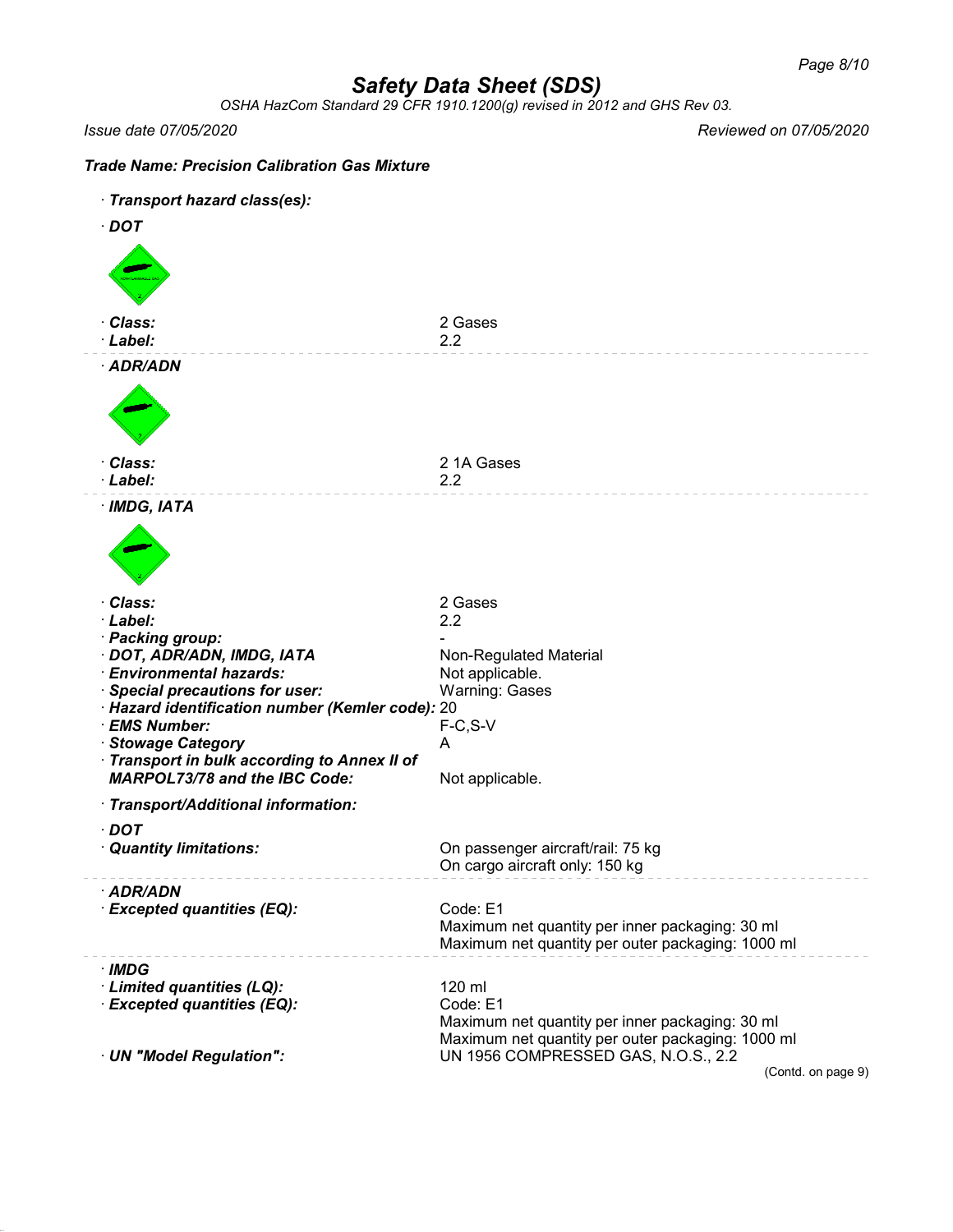*OSHA HazCom Standard 29 CFR 1910.1200(g) revised in 2012 and GHS Rev 03.*

*Issue date 07/05/2020 Reviewed on 07/05/2020*

*Trade Name: Precision Calibration Gas Mixture*

| <b>15 Regulatory Information</b>                                                                                                                        |
|---------------------------------------------------------------------------------------------------------------------------------------------------------|
| · Safety, health and environmental regulations/legislation specific for the substance or mixture:<br>· SARA (Superfund Amendments and Reauthorization): |
| Section 355 (extremely hazardous substances):                                                                                                           |
| 7783-06-4 Hydrogen Sulfide                                                                                                                              |

7446-09-5 Sulfur Dioxide

· *Section 313 (Specific toxic chemical listings):*

7783-06-4 Hydrogen Sulfide

· *TSCA (Toxic Substances Control Act):*

- 7727-37-9 Nitrogen
- 7782-44-7 Oxygen 74-82-8 Methane

630-08-0 Carbon Monoxide

7783-06-4 Hydrogen Sulfide

7446-09-5 Sulfur Dioxide

· *California Proposition 65:*

· *Chemicals known to cause cancer:*

None of the ingredients are listed.

· *Chemicals known to cause reproductive toxicity for females:*

None of the ingredients are listed.

· *Chemicals known to cause reproductive toxicity for males:*

None of the ingredients are listed.

· *Chemicals known to cause developmental toxicity:*

None of the ingredients are listed.

· *Carcinogenic categories:*

· *EPA (Environmental Protection Agency):*

7783-06-4 Hydrogen Sulfide I

· *TLV (Threshold Limit Value established by ACGIH):*

7446-09-5 Sulfur Dioxide A4

· *NIOSH-Ca (National Institute for Occupational Safety and Health):* None of the ingredients are listed.

· *GHS label elements*

The product is classified and labeled according to the Globally Harmonized System (GHS).

· *Hazard pictograms:*



· *Signal word:* Warning

· *Hazard statements:*

H280 Contains gas under pressure; may explode if heated.

H332 Harmful if inhaled.

May displace oxygen and cause rapid suffocation.